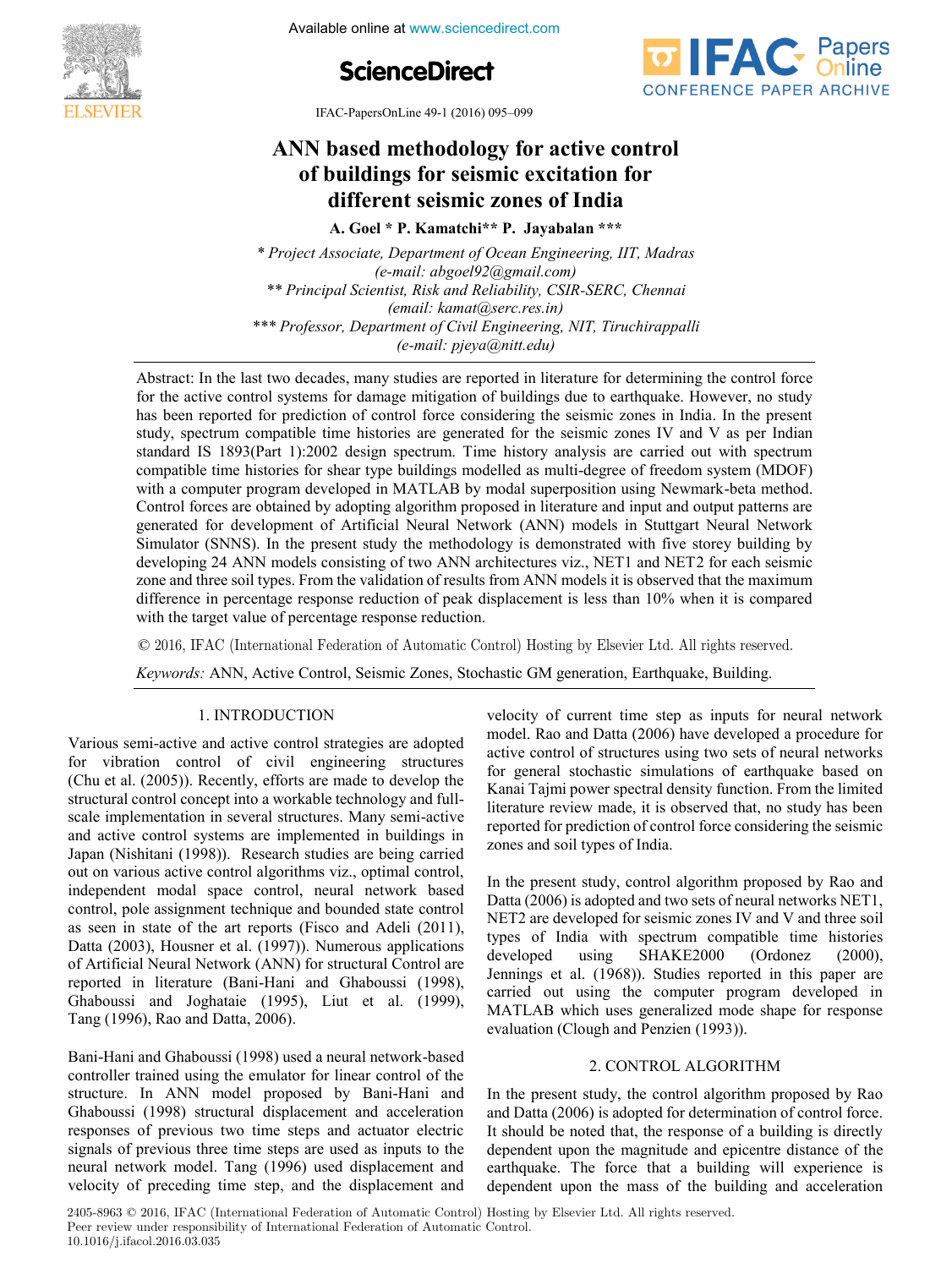experienced at it. The earthquake design philosophy of a building is based upon the peak ground acceleration which is classified as per different seismic zones in Indian code (IS 1893(Part 1): 2002) taking into account the maximum considered earthquake for that region. Therefore, a control technique, based upon the seismic zone and utilising force matching principle, can reduce the damage of buildings taken for consideration. The control algorithm proposed by Rao and Datta (2006) based on force matching technique utilizing modal contribution of prominent modes, is suitable for extending into seismic zones. In the present study one horizontal dynamic degrees of freedom is only considered representing shear type buildings with symmetrically constructed story units. Further one horizontal component of the earthquake is only considered. However the methodology proposed can be extended to asymmetric buildings and other components of earthquake as well.

For the development of generalized control scheme for MDOF structure, response feedbacks are utilized along with target percentage reduction and position of control force to get modal contributions for controlled response (equations (1-8); Rao and Datta (2006)). The control technique utilises the principle of modal superposition of structural acceleration of the structure. The structural acceleration of the structure can be determined from superposition of its modal acceleration components (equation 1). Moreover, as controlled modal accelerations are related to control force (equation 2, 5, 7 and 8); it is used for training of neural nets. The control force is applied at top and is determined from modal contributions from first three modes, which in turn are determined from uncontrolled modal accelerations based upon a target percentage reduction. It is assumed that the major contribution to control force is from first mode shape of the building having a target percentage reduction (equation 5). Therefore, the modal contribution of first mode for control force is determined from equation-6. The contributions to control force from the second and third mode are obtained from equation 7 and 8. Here, it should be noted that, modal theory is a mathematical supposition and none of its components like contributions from different modes to control force  $(u_1(t), u_2(t))$ *and u3(t)*) can be directly measured through sensors. Therefore, a neural network model is developed based upon the realizable quantities whose values are found for various spectrum compatible time histories to develop a neural network architecture for prediction of the building's behaviour pattern. This theory is the basis for training of the neural network architecture having the controlled structural acceleration response as its input and the control force as its output, for a given set of spectrum compatible time histories.

$$
\ddot{x}_i \approx \phi_i^1 \ddot{z}_1 + \phi_i^2 \ddot{z}_2 + \phi_i^3 \ddot{z}_3 \tag{1}
$$

$$
u_{2,3}(t) = k_{2,3}u(t) \tag{2}
$$

$$
u_2(t) = \frac{k_2}{k_1} u_1(t); u_3(t) = \frac{k_3}{k_1} u_1(t)
$$
 (3)

$$
k_j = \frac{\phi_j^T R}{\phi_j^T M \phi_j} \tag{4}
$$

$$
\ddot{z}_1 = (1 - p)\ddot{\bar{z}}_1 \tag{5}
$$

$$
u_1(t) = -\rho_1 \ddot{x}_g - (1 - p)[\ddot{z}_1 + 2\eta \omega_1 \dot{\bar{z}}_1 + \omega_1^2 \bar{z}_1] \tag{6}
$$

$$
\ddot{z}_2 = -\rho_2 \ddot{x}_g - (1 - p)[2\eta \omega_2 \dot{\bar{z}}_2 + \omega_2^2 \bar{z}_2] - u_2(t) \quad (7)
$$

$$
\ddot{z}_3 = -\rho_3 \ddot{x}_g - (1-p)[2\eta \omega_3 \dot{\bar{z}}_3 + \omega_3^2 \bar{z}_3] - u_3(t) \quad (8)
$$

where,  $\ddot{x}_i$  ( $i = 1,2,3,4,5$ ) is the acceleration response of the structure at the *i*<sup>th</sup> story of the building;  $\phi_i^j$  (*j* = 1,2,3) is the mode shape coefficients for  $i^{th}$  story; and  $j^{th}$  mode;  $\ddot{z}_j$  ( $j =$ 1,2,3) modal acceleration contributions to the control force;  $u_i(t)$  ( $i = 1,2,3$ ) are the modal contribution towards a single control force;  $u(t)$  is the control force; R is the location vector; p is the target percentage reduction;  $\ddot{z}_1$  is the uncontrolled ֖֖֖֪ׅ֪ׅ֚֚֚֚֚֚֚֚֚֚֚֚֚֚֚֬֡֡֡֡֡֡֡֡֡֡֡֡֝ modal acceleration;  $\rho_2 \& \rho_3$  are the modal participation factors for 2<sup>nd</sup> and 3<sup>rd</sup> mode;  $\eta$  is the damping ratio;  $\omega_2 \& \omega_3$  are the natural frequencies of the building in 2<sup>nd</sup> and 3<sup>rd</sup> mode;  $\dot{z}_2 \& \dot{z}_3$ ̅ ̅ are the uncontrolled velocity in  $2<sup>nd</sup>$  and  $3<sup>rd</sup>$  mode and  $\bar{z}_2 \& \bar{z}_3$  are the uncontrolled displacement in  $2<sup>nd</sup>$  and  $3<sup>rd</sup>$  mode respectively.

## 3. MATHEMATICAL MODEL OF STRUCTURE

In order to demonstrate the application of control algorithm a five-story shear type building with identically constructed story units is considered for training and testing of the ANN as shown in the Fig. 1. The lumped mass concentrated on each story is taken as  $150 \times 10^3$  kg. The elastic stiffness and the structural damping ratio are taken as  $200x10^6$  N/m and 0.02 respectively. For calculating dynamic response of the MDOF structure, the step-by-step integration procedure of differential equations as proposed by Newmark is adopted (Chopra (2012), Clough and Penzien (1993)) in the computer program. A target percentage reduction of 50% is considered in the present study.



Fig. 1. Model of a five storey frame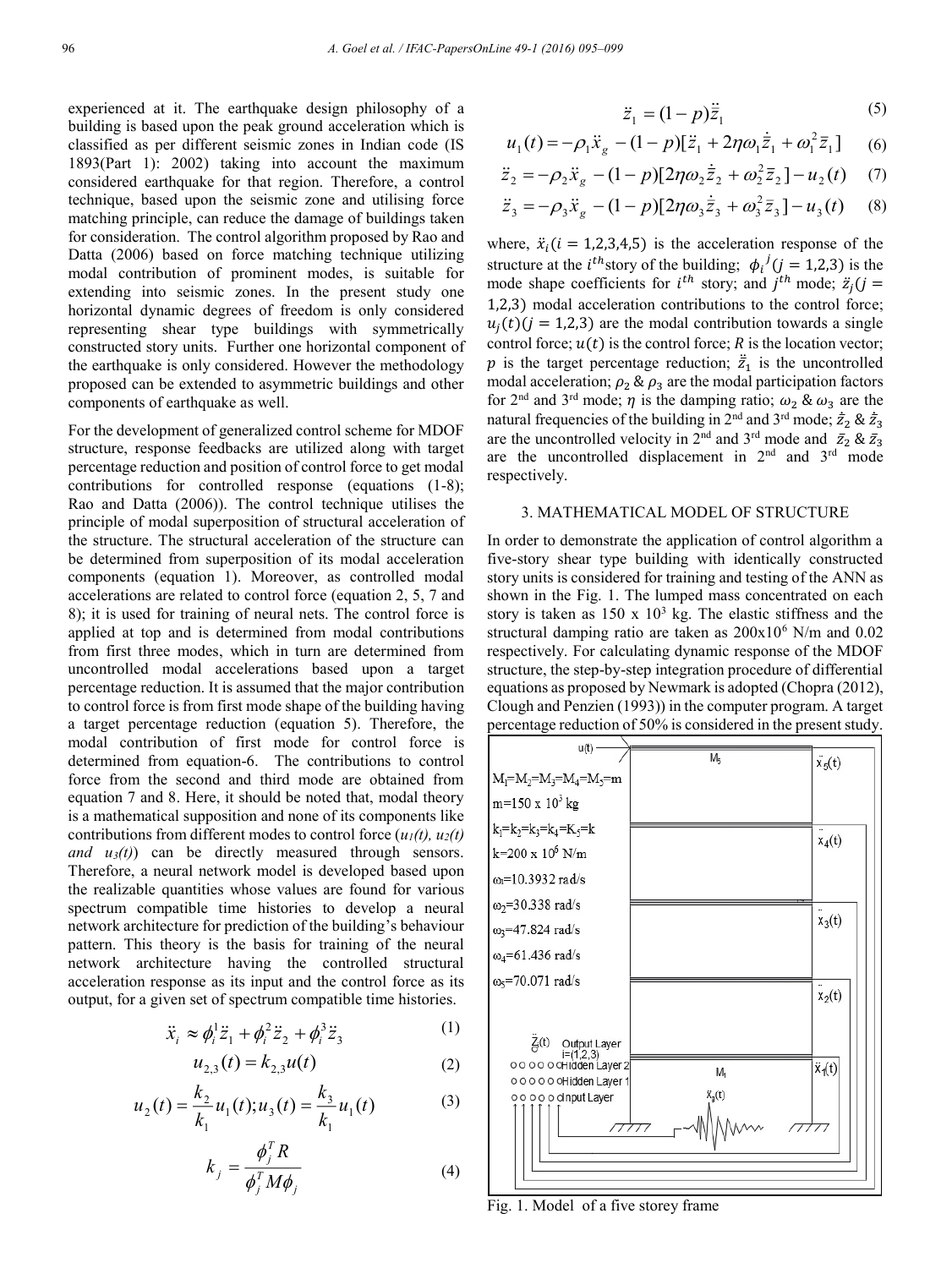For generation of dataset for training of neural networks, the five storey frame is analyzed using spectrum compatible ground motion accelerations obtained consistent with response spectrum of three soil types viz., rock, medium soil, soft soil and seismic zones IV and V as per Indian standard (IS 1893(Part 1): 2002) using SHAKE2000 computer program. For each response spectra eleven acceleration time histories are generated with 3002 sampling points at an interval of 0.01s out of which results for 10 simulations of earthquake are used for training and result for one simulation is used for testing of the neural networks developed.

#### 4. NEURAL NETWORK MODELS

As it is described earlier, the **i**nputs for NET1 are acceleration feedback measurement time histories at each story, input acceleration and the output is the modal contribution acceleration time history for the first three modes for calculation of control force. From the studies made with modal superposition of five and three modes, it is seen that inclusion of three modes results in better accuracy in the prediction of control force time history. Further, mass participation of 98.4% is achieved while considering the modal superposition of first three modes. Hence three subnets NET11, NET12, NET13 are developed to predict the modal contribution of first three modes. For the second network NET2, modal acceleration time history contributions from first three modes, and the input excitation (spectrum compatible acceleration time history) are the inputs and the control force time history is the output. A systematic model of the methodology is presented in Fig. 2.



Fig. 2. Methodology for active control of buildings for seismic excitation

All the subnets in NET1 have 6 neurons in the input layer and one neuron in the output layer and NET2 has 4 neurons in the input layer and one neuron in the output layer. Number of neurons in the hidden layer for the network models are given in Table 1. Typical network architecture for the NET1 (subnets) and NET2 are shown in Fig. 3. In the present study a total of 24 neural network models are developed as given in Fig. 4 for the different seismic zones and soil types considered.

In the present study, Stuttgart Neural Network Simulator SNNS (Zell et al. (1989)) has been used for development of neural network models. The inputs to the neural network are combined linearly and feeding the neural nets will raw values will not work very well. Therefore, normalization of the input dataset in the interval of [0, 1] is preferred. In this study, we have normalized the input dataset, according to Maximumminimum normalization principle utilizing input variables. A Multilayer fully connected feed-forward neural net architecture with logistic activation function, Backprop Momentum learning function and Topological order update function, are used for training. The learning rate and update parameter for different network models are given in Table 2.

**Table 1. Number of neurons in the hidden layer for ANN models**

|                 |          | Number of nodes in Hidden Layers |                      |                   |                             |                   |                             |      |   |
|-----------------|----------|----------------------------------|----------------------|-------------------|-----------------------------|-------------------|-----------------------------|------|---|
| Seismic<br>Soil |          |                                  | $(1 \text{ and } 2)$ |                   |                             |                   |                             |      |   |
| Zone            | Type     | NET11                            |                      | NET <sub>12</sub> |                             | NET <sub>13</sub> |                             | NET2 |   |
|                 |          |                                  | $\mathcal{L}$        | 1                 | $\mathcal{D}_{\mathcal{L}}$ |                   | $\mathcal{D}_{\mathcal{L}}$ |      | 2 |
| Zone 5          | Soft     | 6                                | 6                    | 6                 | 6                           | 6                 | 6                           | 9    |   |
|                 | Medium 6 |                                  | 6                    | 6                 | 6                           | 6                 | 6                           | 4    | 4 |
|                 | Rock     | 6                                | 6                    | 6                 | 6                           | 6                 | 6                           | 9    |   |
| Zone 4          | Soft     | 9                                |                      | 9                 |                             | 9                 |                             | 9    |   |
|                 | Medium   | 6                                | 6                    | 6                 | 6                           | 6                 | 6                           | 4    | 4 |
|                 | Rock     | 6                                | 6                    | 6                 | 6                           | 6                 | 6                           | 9    |   |

#### **Table 2. Learning parameters for ANN models**

|                 | Soil<br>Type | Neural Network Configuration for  |                  |                         |                  |  |  |
|-----------------|--------------|-----------------------------------|------------------|-------------------------|------------------|--|--|
| Seismic<br>Zone |              | Subnets (NET11, NET12, NET13) and |                  |                         |                  |  |  |
|                 |              | NET <sub>2</sub>                  |                  |                         |                  |  |  |
|                 |              | Learning rate                     |                  | <b>Update Parameter</b> |                  |  |  |
|                 |              | NET <sub>11</sub>                 |                  | <b>NET11</b>            |                  |  |  |
|                 |              | <b>NET12</b>                      | NET <sub>2</sub> | NET <sub>12</sub>       | NET <sub>2</sub> |  |  |
|                 |              | <b>NET13</b>                      |                  | NET <sub>13</sub>       |                  |  |  |
| Zone 5          | Soft         | 0.01                              | 0.0001           | 0                       | 0.001            |  |  |
|                 | Medium       | 0.01                              | 0.01             | 0                       | 0                |  |  |
|                 | Rock         | 0.01                              | 0.0001           | 0                       | 0.001            |  |  |
| Zone 4          | Soft         | 0.0001                            | 0.0001           | 0.001                   | 0.001            |  |  |
|                 | Medium       | 0.01                              | 0.01             | 0                       | 0                |  |  |
|                 | Rock         | 0.01                              | 0.0001           | 0                       | 0.001            |  |  |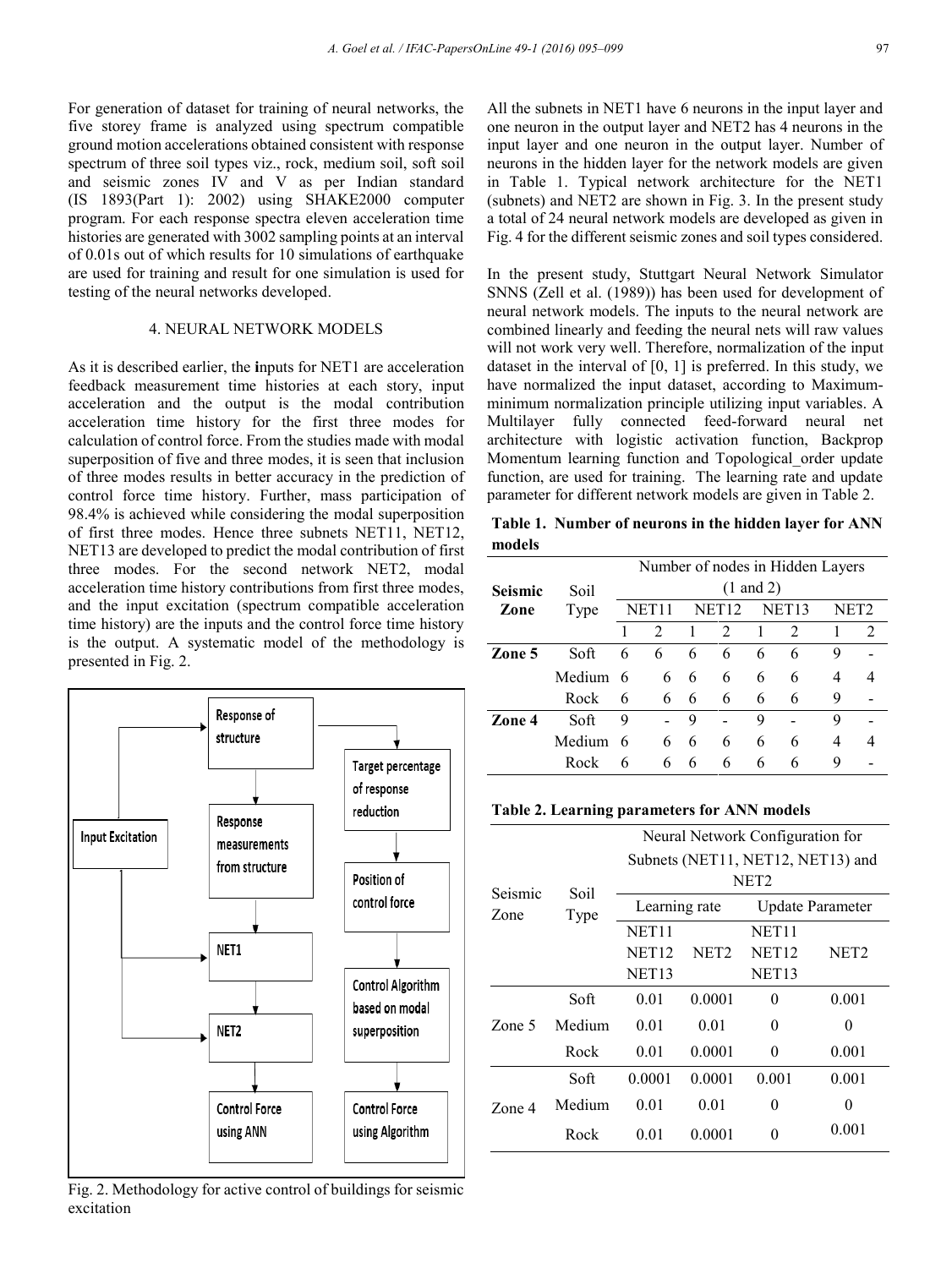

Fig. 3. Architecture of ANN models (a) NET11, NET12, NET13 and (b) NET2



Fig. 4. A schematic view of the ANN models developed for seismic zone IV &V in the present study

## 5. TESTING OF NEURAL NETWORK

For testing the neural network, the building frame is analyzed for one simulation of spectrum compatible accelerogram which has not been used in training. Maximum percentage errors of results from ANN models with respect to algorithm based detailed analysis for the test pattern are given in Table 3. The percentage reduction in the peak response displacement obtained from ANN model for a typical input is given Table 4. It is observed that maximum difference in peak displacement of the controlled and uncontrolled building is less than 10% when it is compared with the target response reduction percentage.

**Table 3. Maximum percentage error of results from ANN models with respect to algorithm based detailed analysis** 

| Seismic | Soil<br>Type | Maximum error |                      |         |        |  |
|---------|--------------|---------------|----------------------|---------|--------|--|
| Zone    |              |               | NET11 NET12 NET13    |         | NET2   |  |
| Zone 5  | Soft         | 30.816        | 8.803                | 7479    | 31.779 |  |
|         | Medium       | 13.959        | 91                   | 8 2 5 1 | 33.05  |  |
|         | Rock         | 31.13         | 13.86                | 13.59   | 17     |  |
| Zone 4  | Soft         |               | 12.424 15.095        | 11.51   | 3.71   |  |
|         | Medium.      |               | 10.533 12.418 10.185 |         | 19.999 |  |
|         | Rock         | 4.171         | 7.708                | 5.802   | 18.85  |  |

**Table 4. Percentage reduction in the story displacement**

| <b>Story Level</b> | Percentage Reduction |
|--------------------|----------------------|
| 1st story          | 43                   |
| 2nd story          | 45                   |
| 3rd story          | 49                   |
| 4th story          | 53                   |
| 5th story          | 56                   |

## 6. CONCLUSIONS

In this paper, an ANN based methodology for active control of buildings for earthquake excitation is demonstrated for different seismic zones and soil types of India. Input and output patterns are generated from time history analysis results with spectrum compatible time histories for shear type buildings using a computer program developed in MATLAB by modal superposition using Newmark-beta method. Inputs for NET1 are acceleration feedback measurement time histories at each floor, input acceleration and the output is acceleration contribution time history from each mode for calculation of control force. The inputs for NET2 are the modal acceleration time history contributions from first three modes and the spectrum compatible acceleration time history and the output from NET2 is the control force time history. Twentyfour ANN models are developed and tested. Methodology demonstrated can be extended for any building and any location wherever the relevant information is available.